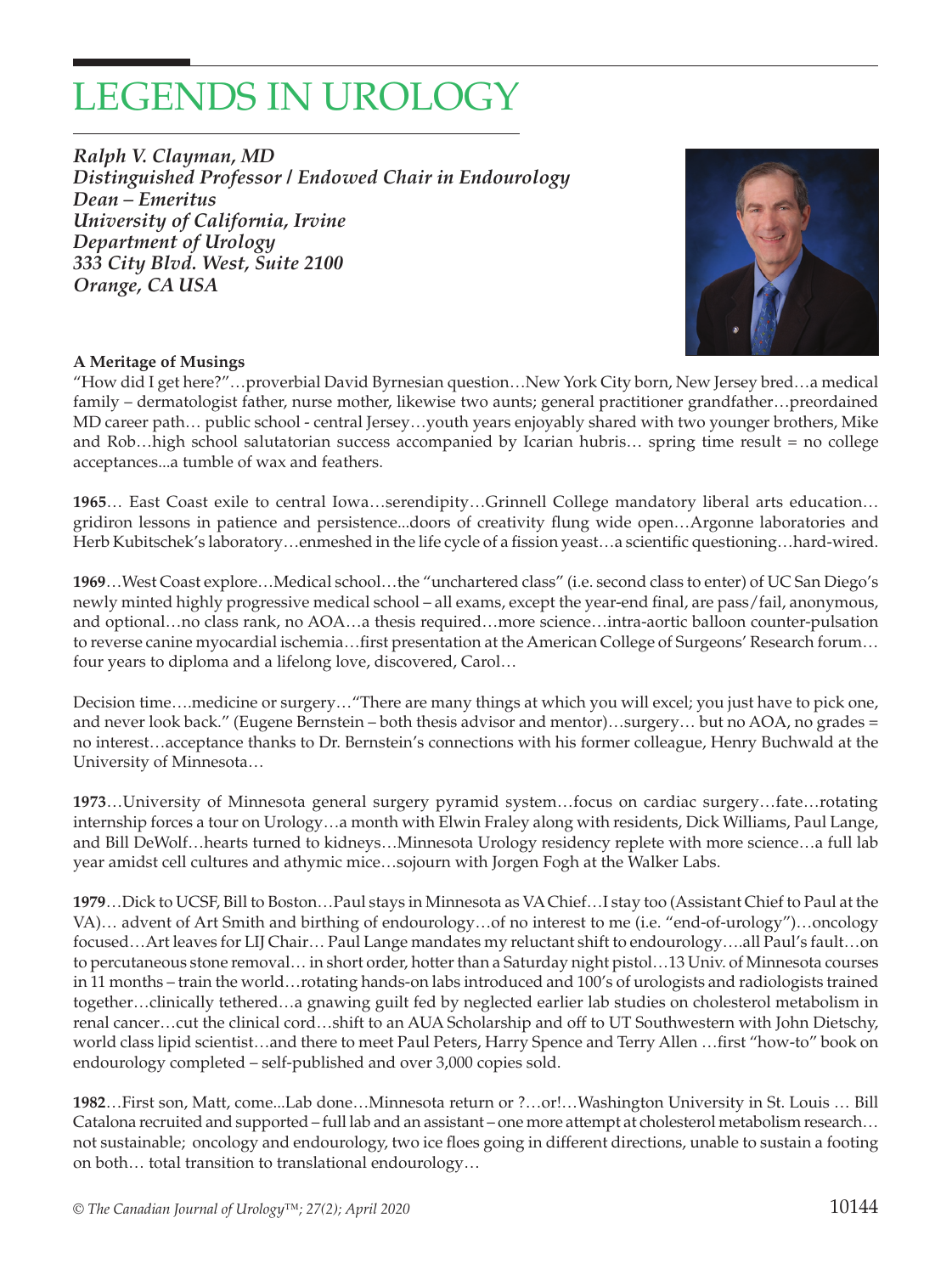Endourology rules…Art's creation …over breakfast the Endourology Society forms (with Joe Segura, Gopal Badlani, and me) … a waterfall of events… in short order the Endourology Newsletter morphs into the *Journal of Endourology*, brainchild of Mary Ann Liebert, and then World Congresses…Endourology transitions from "flash in the pan" to endless.

**1984**…Inadvertent endourology fellowship initiation at Washington University with Howard Winfield and the rise of an ESWL fed, lucrative Midwest Stone Institute…fellowship and lab funds abound…endourological focus on "eliminating surgical incisions"…Ernst Friedrich and my first view of in-office gynecological laparoscopy – enthralled…in Europe, Kurt Semm sets the surgical world on its ear with his laparoscopic appendectomy... '87 second son, Bradley, come...done.

**1990**…Lou Kavoussi with me doing porcine labs with Nat Soper on laparoscopic cholecystectomy; kind, ongoing Karl Storz supported endeavors…(thanks to Mrs. Storz and Connie Padden)…epiphany – the anatomically bare porcine kidney – devoid of surrounding fat…no overlying bowel or liver…staring back during each laparoscopic visualization of the gallbladder; why not remove it laparoscopically?…successful laparoscopic nephrectomy in 5 pigs…dreams of clinical transition… enter Cook Urology and Fred Roemer, Paul Thomson and Ed Pingleton…entrapment sack perfected, morcellator realized…June 20, 1990 a right laparoscopic total nephrectomy in an 85–year-old woman…the surgical world tipped again…"a 1-inch tumor, shouldn't leave a 12-inch scar"… Pandora's box flung wide open…

**1991**…Post-fellowship reunion…Elspeth McDougall to Washington University…inception of a 20+ year productive professional collaboration – endless discovery and teaching…World Congress of Endourology in St. Louis.

**1994**… "how-to" book on urological laparoscopy co-authored…training courses without end and a cavalcade of fellows of ability, integrity and grit …today's professors and leaders in Endourology and Urology…(Elspeth McDougall, John Denstedt, Stuart Wolf, Steve Nakada, Peggy Pearle, Matt Dunn, Arieh Shalhav, Jaime Landman, and more on the rise)…

Endourology spiraling outward from a St. Louis hub…17 years pass in a flash…sons, Matt and Brad thriving — Carol a rock and constant support…parting gift, a named endowed Chair in Endourology, first and still held by Sherb Figenshau (vicarious thrill – from Minnesota research assistant to Washington University urology resident, and then Washington University colleague).

Enter robotics…soon it all could be and would be done laparoscopically…now with fixed sites of access and definable limits of motion… "surgery is dead, long live surgery"…the wound rapidly waning.

**2002**…Mov'in on…University of California, Irvine to chair the newly created Department of Urology – great support from Tom Ahlering, Dean Tom Cesario and hospital CEO Ralph Cygan…Elspeth returns to help move us forward...in 5 years, top 20 ranking…enjoying it all…

**2009**…"Untimely ripped"…; turmoil on the medical school campus…awash in red ink…lost leadership…I become interim Dean of the School of Medicine…huge challenges with the opening of UCI's new Douglas Hospital, amidst predictions of failure, and a new CEO, Terry Belmont, coming onboard too…Rebecca Brusuelas, Chief of Staff, an astounding talent and CEO Belmont and his team fantastic partners; "interim" removed…five year decanal term ensues…thanks to an outstanding team of people, challenges met and overcome.

**2014**…Red to black - \$46 million turnaround, school of medicine fully accredited, 20 of 23 departmental Chairs filled, endowments growing…over 700,000 new square feet of medical school space opened; 5 year term completed…offered chance for review and a second term…bookstore magnet wisdom, prevails, "Let go or be dragged."…one and done…publication of the "Compleat Dean," makes Amazon's Best Sellers list – chapter closed.

**2015**…"Be kind to everyone on the way up for you will surely meet them on the way down"…former fellow, Jaime Landman now Chair of UCI Urology – perfect…a kindness beyond expectation…a Festschrift and a second named Endowed Chair in Endourology…a buzzing laboratory and a return focus to urolithiasis… an endourology